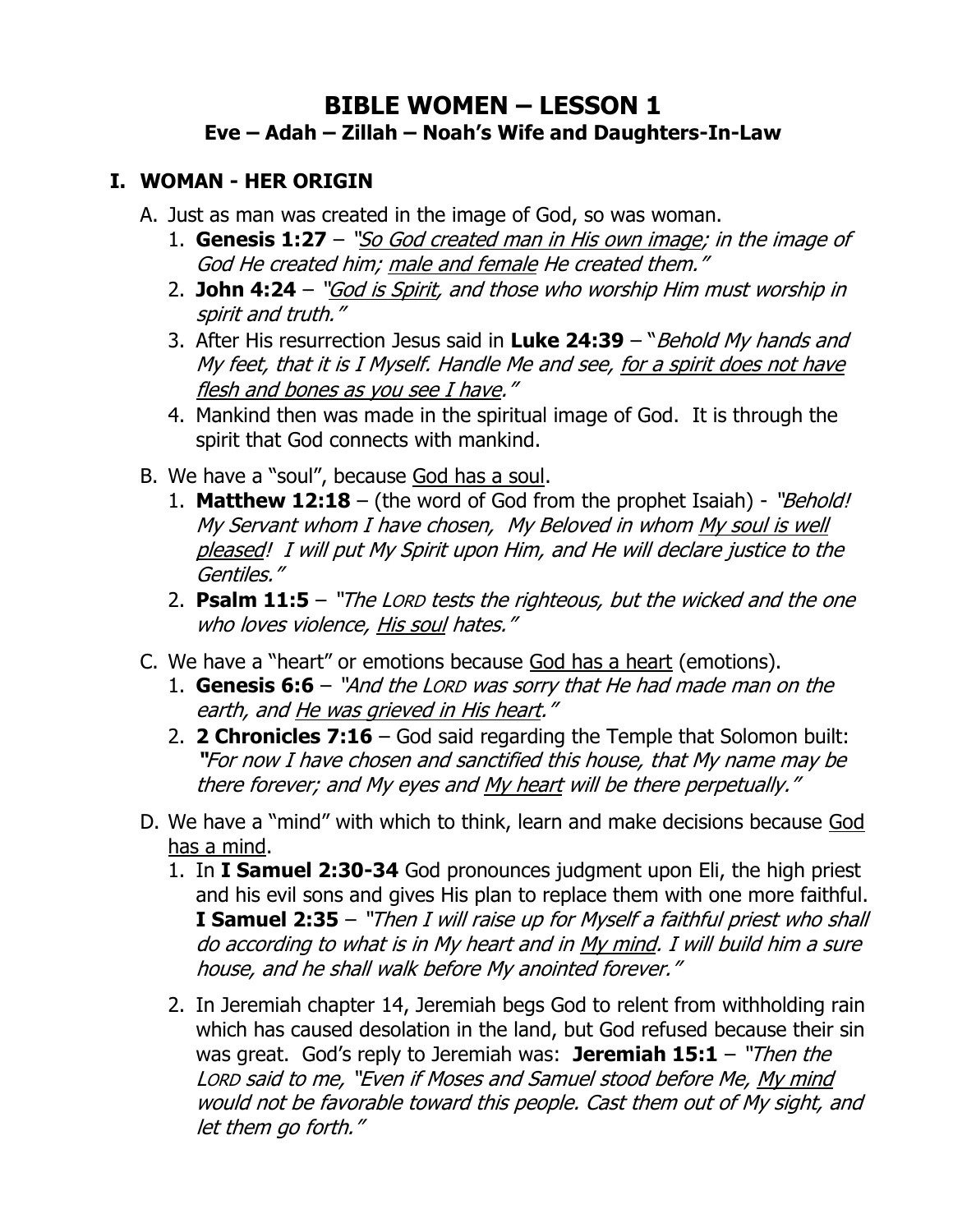- E. Because of his spiritual connection to God, mankind has always been superior to all other creatures on the earth.
	- 1. As the crowning achievement in creation, mankind was given dominion over "the fish of the sea, over the birds of the air, and over the cattle, over all the earth and over every creeping thing that creeps on the earth." **(Genesis 1:26)**
	- 2. **I Corinthians 15:39** "All flesh is not the same flesh, but there is one kind of flesh of men, another flesh of animals, another of fish, and another of birds."
		- a. Since mankind's flesh is different from all other creatures, he could not have "evolved" from lower forms of life.
		- b. Even those who believe in the theory of evolution cannot explain how the female sex evolved. Only the Bible explains that.
		- c. Those who believe in evolution also cannot explain the evolution of the "soul", therefore, most evolutionists do not believe in God at all and discount the existence of the soul.
		- d. Some try to reconcile what "scientists" say regarding evolution with the Bible account of creation by saying that "evolution was God's way of creating life", but that is in direct opposition to the creation account in the Bible.
		- e. Either we fully trust the Bible as God's word, and accept that He created all things that exist, just as He said, OR we cannot trust the Bible at all.
- F. With the creation of woman, God instituted marriage.
	- 1. God recognized that the man was incomplete in a world with no other creatures like himself. (**Genesis 2:18**)
	- 2. The woman was created from a rib taken from the man to emphasize that she was not only like the man, but part of him.
		- a. The other creatures were created from the dust of the earth (**Genesis 2:19)**
		- b. When Adam saw her, he also declared, "This is now bone of my bones, and flesh of my flesh."
		- c. He called her woman because she was taken out of man. (**Genesis 2:23)**
	- 3. There was no delay in instituting the marriage relationship. (**Genesis 2:24)**
		- a. God declared that a man must leave his father and mother, even though no father or mother existed at that time.
			- i. This "leaving" of father and mother is not as much a physical leaving (although it can be), as it is an emotional transference of loyalty and responsibility from his parents to his wife.
			- ii. A new independent family unit must be formed.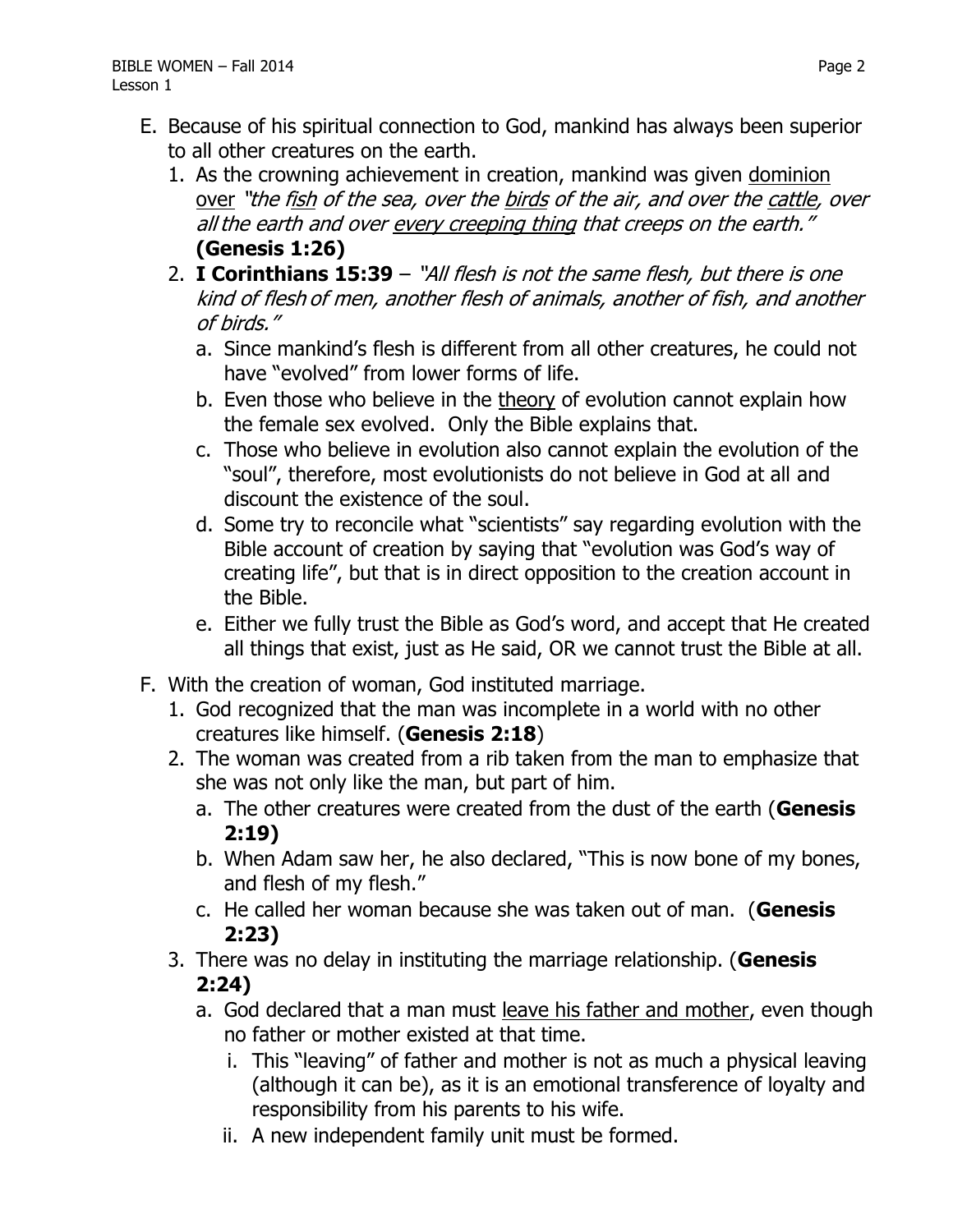- iii. This does not eliminate ties to his or her parents, it simply establishes that their parents cannot be the primary priority in their new family.
- b. God declared that a man must be joined to his wife so that they would become one flesh – inseparable for life.

## **II. SIN ENTERS THE WORLD**

- A. One might ask why God would allow sin to enter the paradise He created for Adam and Eve.
	- 1. Sin and evil already existed because Satan had already rebelled against God in his position as an angel. It was just that Adam and Eve were created in innocence and had no knowledge of evil or sin.
	- 2. Satan's rebellion resulted in losing his position as an angel of God. Jesus confirmed in **Luke 10:18** – "And He said to them, "I saw Satan fall like lightning from heaven."
	- 3. Satan began his work of placing temptation in the path of mankind in the garden of Eden.
		- a. His goal was to get Adam and Eve to disobey God, knowing it would shatter the personal one-to-one relationship they had with God.
		- b. Satan used arguments with Eve that made her doubt that God's commandment was given for her own good.
		- c. Satan said, "God doesn't want you to eat that fruit because He knows that it will make you WISE like He is, then you will be able to know good from evil.
		- d. This type of argument is still used today. Arguments like this:
			- i. "IF there is a God, why does He let bad things happen to people?"
			- ii. "IF God is a loving God, then He would not send anyone to Hell to be punished eternally."
			- iii. "IF God is there, why didn't He save my loved one that I prayed for?"
	- 4. Satan's goal is still the same today to separate Christians from God. We are his favorite targets. Satan will try hard to make you doubt God.
- B. It was necessary for God to allow mankind to have "free will" and the ability to make decisions for himself.
	- 1. God wanted his creation to love Him and to serve Him by choice.
	- 2. When the ability to choose is available, then the opportunity for making bad choices is also present.
	- 3. Satan takes advantage of our freedom to choose by tempting us with things that look wonderful without revealing the consequences that always result.
- C. In order to test whether Adam and Eve would obey God by choice, He place the "Tree of the Knowledge of Good and Evil" in the center of the garden.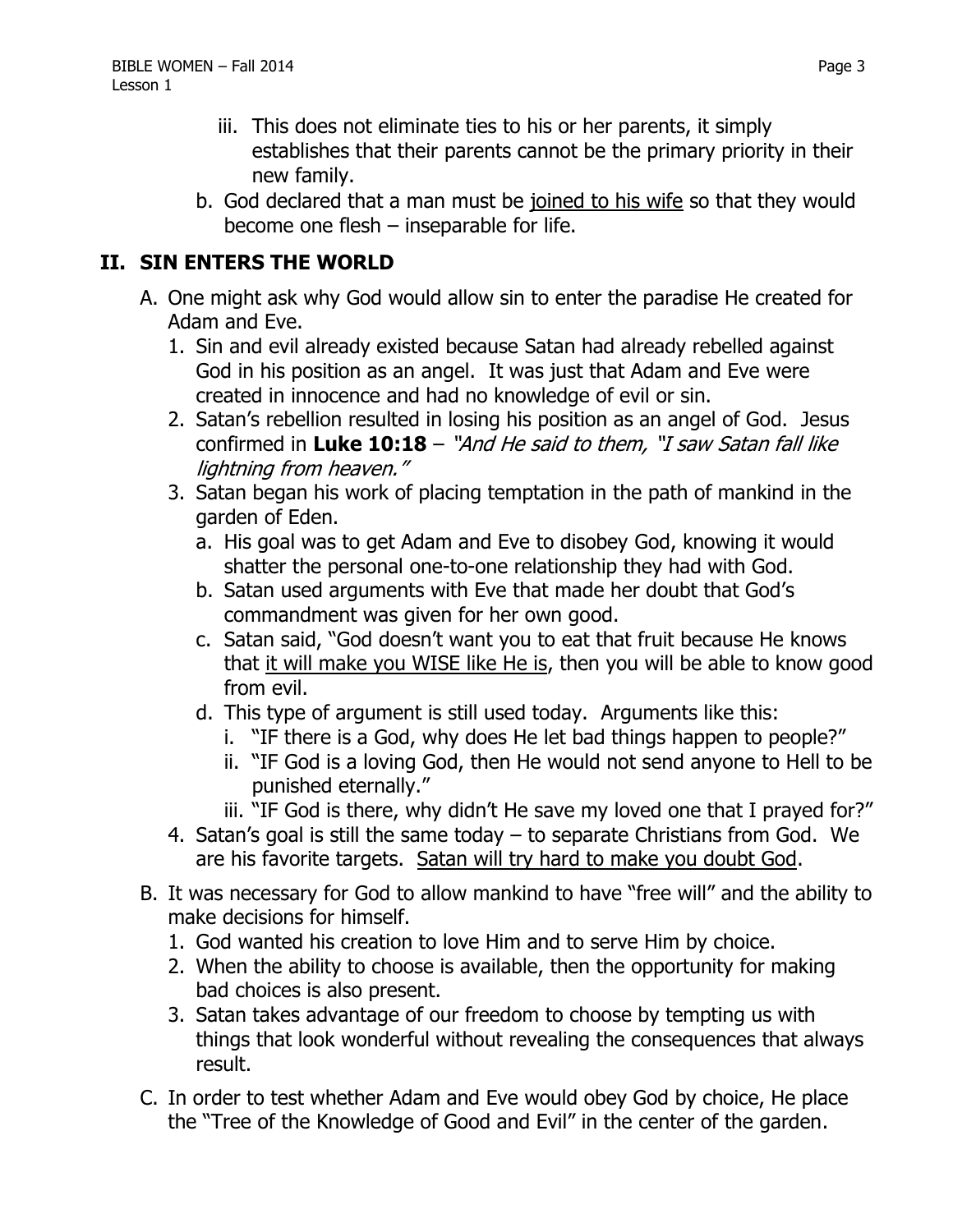- 1. God commanded them not to eat the fruit of that tree or they would surely die. **Genesis 2:17**
- 2. In fact, according to Eve, they were told not even to touch the tree. **Genesis 3:3**
- 3. Apparently it never occurred to Adam or Eve to eat from that tree until Satan tempted Eve with his lies.
- D. Satan, in the form of a serpent, approached Eve and asked: "Has God indeed said, 'You shall not eat of every tree of the garden'?" **Genesis 3:1**
	- 1. **Genesis 3:1** "Now the serpent was more cunning than any beast of the field which the LORD God had made."
	- 2. God created the serpent, but Satan was able to enter and control the serpent to disguise himself for the purpose of tempting Eve.
		- a. **Luke 22:3**  "Then Satan entered Judas, surnamed Iscariot, who was numbered among the twelve."
		- b. **Acts 5:3** "But Peter said, "Ananias, why has Satan filled your heart to lie to the Holy Spirit and keep back part of the price of the land for yourself?"
		- c. **2 Corinthians 11:14** "For Satan himself transforms himself into an angel of light."
	- 3. Satan cannot enter the heart of anyone without his cooperation, nor can he force anyone to sin; it requires a willingness on the part of the one upon whom Satan has directed his temptation. Eve cooperated in several ways:
		- a. She listened –**John 8:44** "There is no truth in the Devil and he is the father of lies,"
		- b. She looked **I Thes. 5:22** "Abstain from every form of evil."
		- c. She desired **Romans 12:9** "Abhor what is evil. Cling to what is good."
		- d. She took **Romans 12:21** "Do not be overcome by evil but overcome evil with good."
		- e. She tempted someone else **Romans 14:13** "...let us resolve not to put a stumbling block or a cause to fall in our brother's way."
		- f. She hid **Psalm 69:5** "O God, You know my foolishness; and my sins are not hidden from You."
		- g. She blamed someone else **I John 1:9** "If we confess our sins, He is faithful and just to forgive us our sins and to cleanse us from all unrighteousness." and **Romans 14:12** – "So then each of us shall give account of himself to God."

# **III. THE CONSEQUENCES OF SIN**

- A. Surely, Adam and Eve could not have imagined the severity of the consequences that their disobedience put in place.
	- 1. The consequences began immediately.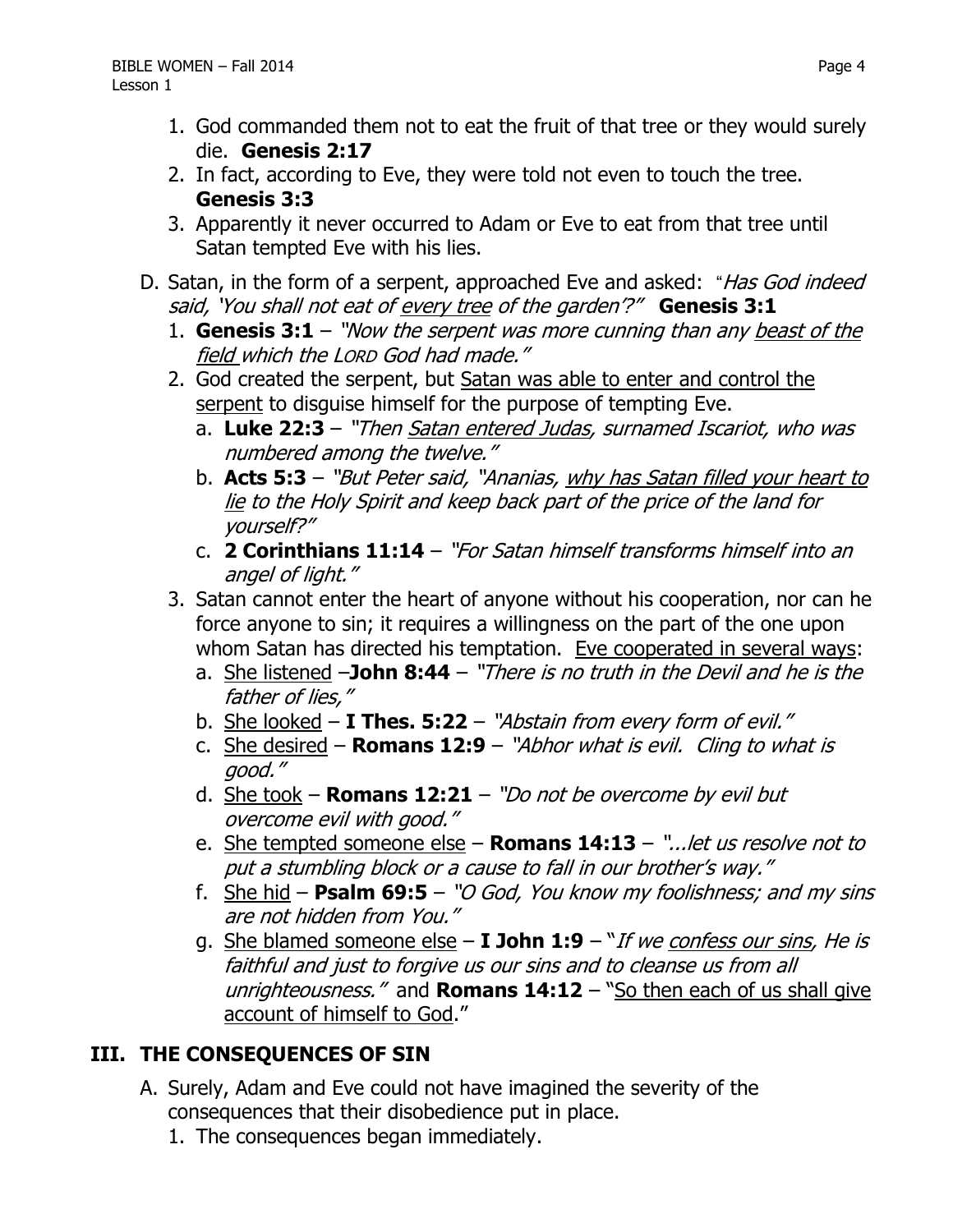- 2. They realized for the first time that they were naked and suddenly they thought it was shameful to appear before God naked. (**Genesis 3:10**)
	- a. Their guilt could only have come from eating the fruit from the Tree of the Knowledge of Good and Evil.
	- b. God asked them if they had eaten of the forbidden fruit. (**Gen. 3:11)**
	- c. Immediately the man blamed his wife, and she blamed the serpent.
- B. Adam and Eve attempted to sew coverings for themselves from fig leaves once they felt shame in their nakedness. (**Genesis 3:6**)
	- a. When Adam and Eve heard the Lord God walking in the garden in the cool of the day, they reacted by trying to hide from God because they knew they were naked.
	- b. God made their first permanent clothing because once their innocence was lost, they needed clothing.
- C. Punishment was inevitable after their disobedience.
	- 1. Even the serpent who was used by Satan was punished for his involvement in this sin.
		- a. In verse 14, God cursed the serpent more than "every beast of the field". This may indicate that he was originally like other beasts of the field.
		- b. Also in verse 14 God pronounced that the curse he would have to endure was to crawl "on his belly" and "eat dust all the days of his life".
		- c. Could this indicate that the serpent once had legs, but God removed them as his punishment?
		- d. From that day forward serpents have been despised and feared by mankind.
	- 3. In verse 15 Satan himself was cursed for his deceitful lies to Eve when God said: "I will put enmity between you and the woman, and between your seed and her Seed; He shall bruise your head, and you shall bruise His heel."
		- a. This was the first prophecy pointing toward the Savior of the world.
		- b. While Satan might be able to "bruise the heel" of this Savior, Satan would ultimately be defeated through the Seed of a woman.
	- 4. Eve's punishment affected her and every woman after her.
		- a. God said, "I will greatly multiply your sorrow and your conception; in pain you shall bring forth children." (**Genesis 3:16**) Apparently God had not made pain a part of child bearing originally.
		- b. The second part of her punishment (verse 16) was to place her in a submissive role to her husband. ("Your desire shall be for your husband, and he shall rule over you.")
		- c. While Adam was just as guilty, it was Eve who was deceived and it was Eve who urged her husband to join her in the disobedience.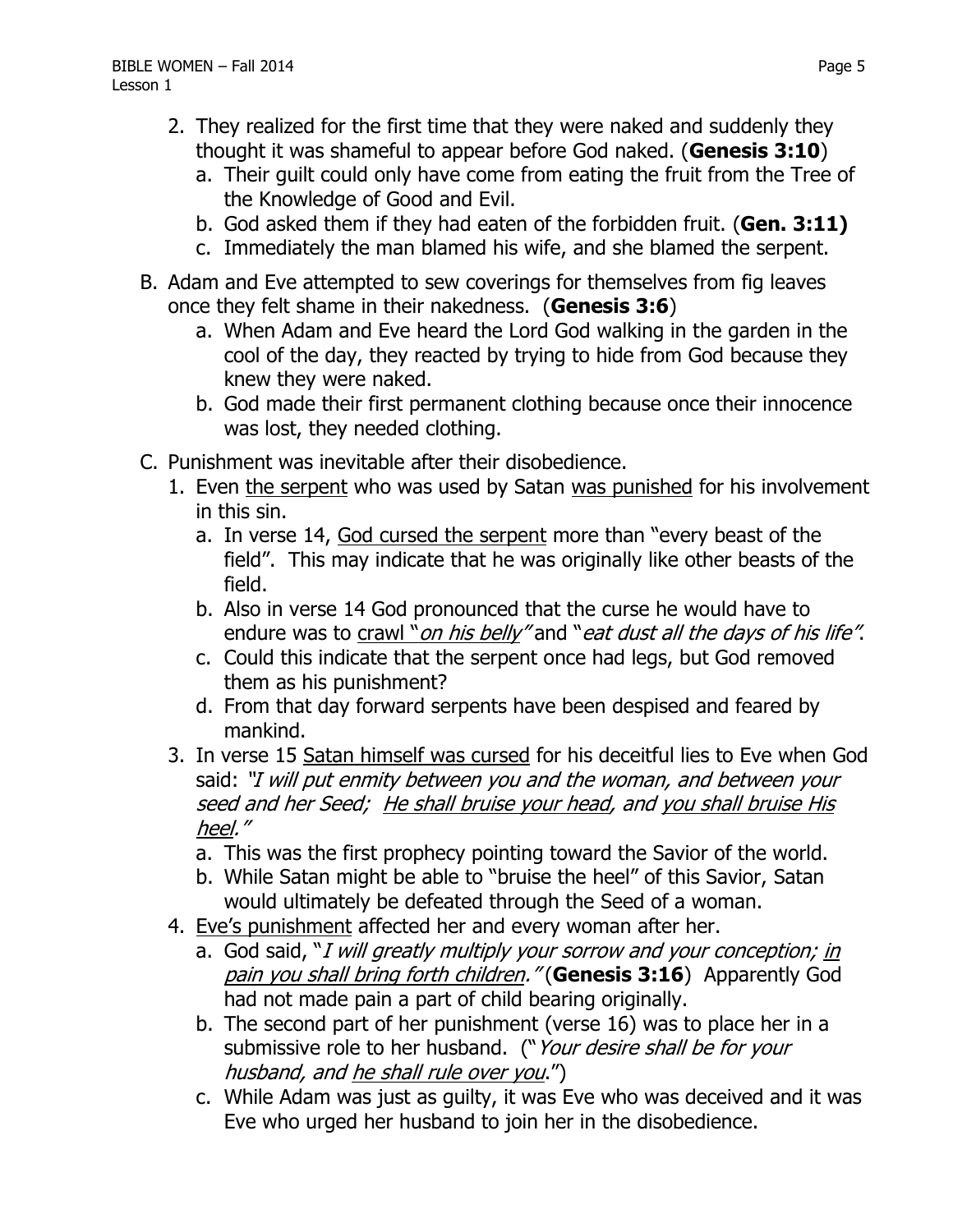- 5. While Adam blamed Eve for offering him the fruit, he did not escape punishment either.
	- a. He was evicted from the Garden of Eden where all of his needs were abundantly provided.
	- b. He would be forced to till the ground to grow his food and he would have to suffer the thorns and thistles that would make that job more difficult.
	- c. The pronouncement of the physical death they would have to suffer in the future was given when God said, "Out of the dust you are, and to the dust you shall return." (**Genesis 3:19b)**
	- d. Do you think that Adam realized that he had cursed mankind forever with death? I doubt it.
- 6. Because the Tree of Life still existed in the Garden of Eden, God placed cherubim to guard the entrance of the garden and he placed a flaming sword to guard the Tree of Life, so that they could no longer eat from that tree and life forever. (**Genesis 3:24**)
- 7. While Satan did deceive Eve, she still had a choice to make. She could have refused to believe the serpent, since she fully understood the commandment from God.
	- a. Resisting temptation is still the duty of all children of God.
	- b. **I Corinthians 10:13** "No temptation has overtaken you except such as is common to man; but God is faithful, who will not allow you to be tempted beyond what you are able, but with the temptation will also make the way of escape, that you may be able to bear it."
- D. Adam and Eve suffered other personal consequences as a result of their disobedience and the introduction of sin to mankind.
	- 1. Earning their livelihood was the first if the consequences they experienced.
	- 2. Eve had two sons, where she experienced the pain of childbirth.
	- 3. But these consequences could not have been nearly as painful as having their first son murder his younger brother.
		- a. The sin of jealousy had taken root in Cain.
			- i. Jealousy unchecked gives birth to hate and hate gives birth to violence.
			- ii. **I John 3:15** "Whoever hates his brother is a murderer, and you know that no murderer has eternal life abiding in him."
			- iii. **I John 4:20** "If someone says, "I love God," and hates his brother, he is a liar; for he who does not love his brother whom he has seen, how can he love God whom he has not seen?"
		- b. Cain tried to hide his sin from God like his parents had done.
			- i. God said to Cain, **Genesis 4:10b** "The voice of your brother's blood cries out to Me from the ground."
			- ii. Cain was cursed for his sin, like his parents had been.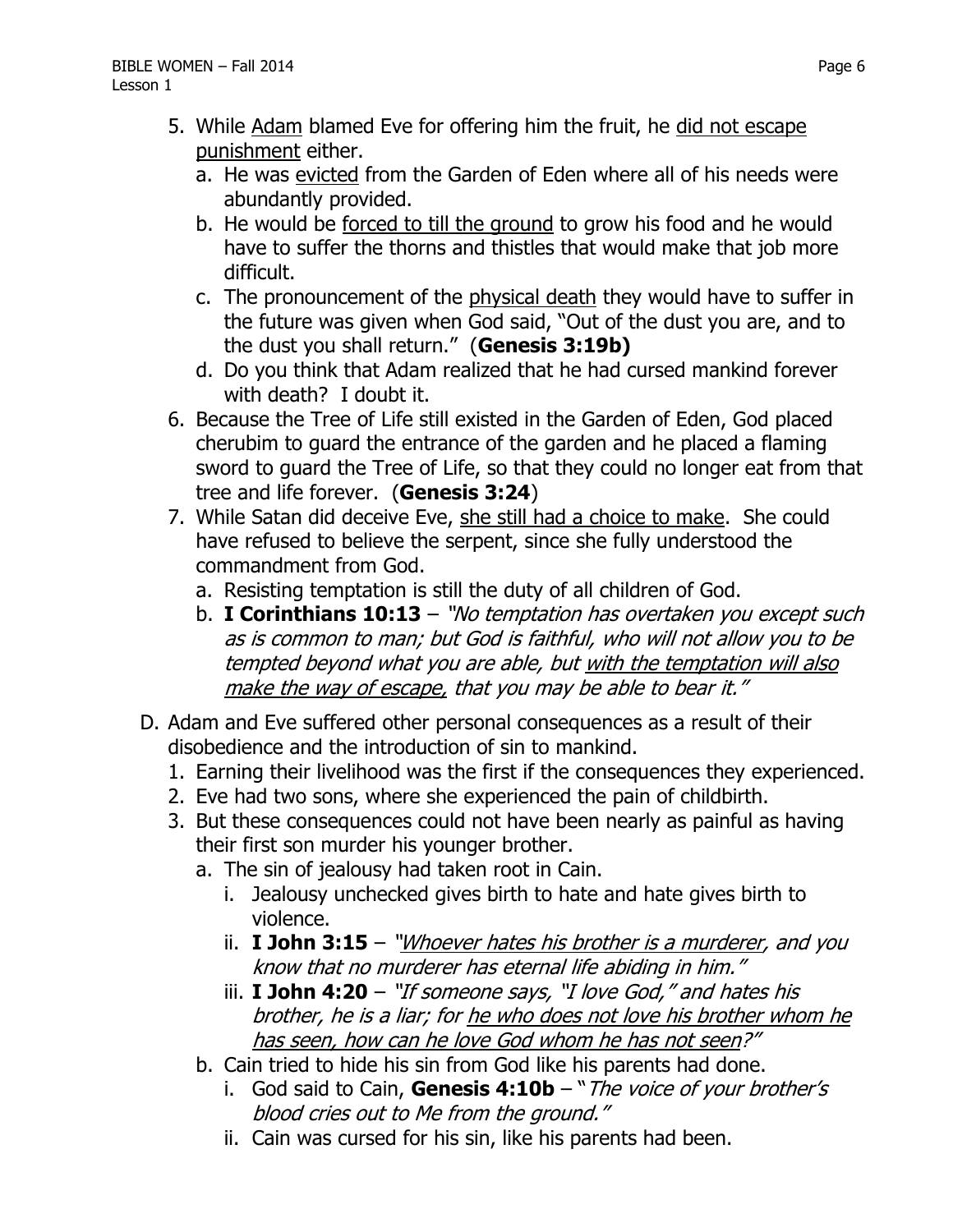- **Genesis 4:11-12**  $\mathbb{I}^{11}$  *So now you are cursed from the earth,* which has opened its mouth to receive your brother's blood from your hand.<sup>12</sup> When you till the ground, it shall no longer yield its strength to you. A fugitive and a vagabond you shall be on the earth."
- c. Cain complained that his punishment was more than he could bear, which is still a common complaint from criminals today.
	- i. In verse 14 Cain realized that his banishment would separate him from God when he said, "I shall be hidden from Your face."
	- ii. Secondly, he expressed fear for his own life when he said, "...anyone who finds me will kill me."
	- iii. God declared that whoever killed Cain would face vengeance from God multiplied seven times. Then God placed a mark on Cain to warn all other people that they must not kill him.
- d. Some think death is an easier punishment than having to live with what you have done the rest of your life. Cain would be forced to live with the consequences of his sin for the rest of his very long life.
- e. While we can trust that God will forgive us for any sin that we sincerely repent of, we still have to live with the consequences of our sin for the rest of our lives
- 4. Adam and Eve were the first parents ever to experience the death of a child.
	- a. Their remaining son was banished to a foreign land east of Eden where the people did not know God.
	- b. Their sorrow must have been great, knowing that they had opened the Pandora's box of troubles which had such a devastating effect of their own family.
	- c. At the age of 130 years, Eve gave birth to a third son whom she named Seth saying, "God has appointed another seed for me instead of Abel whom Cain killed." Later they had other sons and daughters.
- 5. When Seth was 105 years old, he became the father of Enosh and then a very interesting statement is made in **Genesis 4:26**. "Then men began to call on the name of the Lord." Beginning with Cain, mankind began to drift away from God; but it seems that Adam and Eve and their son Seth were still faithful to God.

## **IV. ADAH – ZILLAH - THE DEGRADATION OF WOMANHOOD BEGINS**

- A. During the first 1625 years recorded in the Bible, only four women are mentioned.
- B. No women were mentioned until the sixth generation from Adam, through Cain. **Genesis 4:16-18**
	- 1. Lamech, the fifth generation from Cain, took for himself two wives, Adah and Zillah. By ignoring God's plan for marriage and giving in to their lustful, fleshly natures, polygamy became a way of life.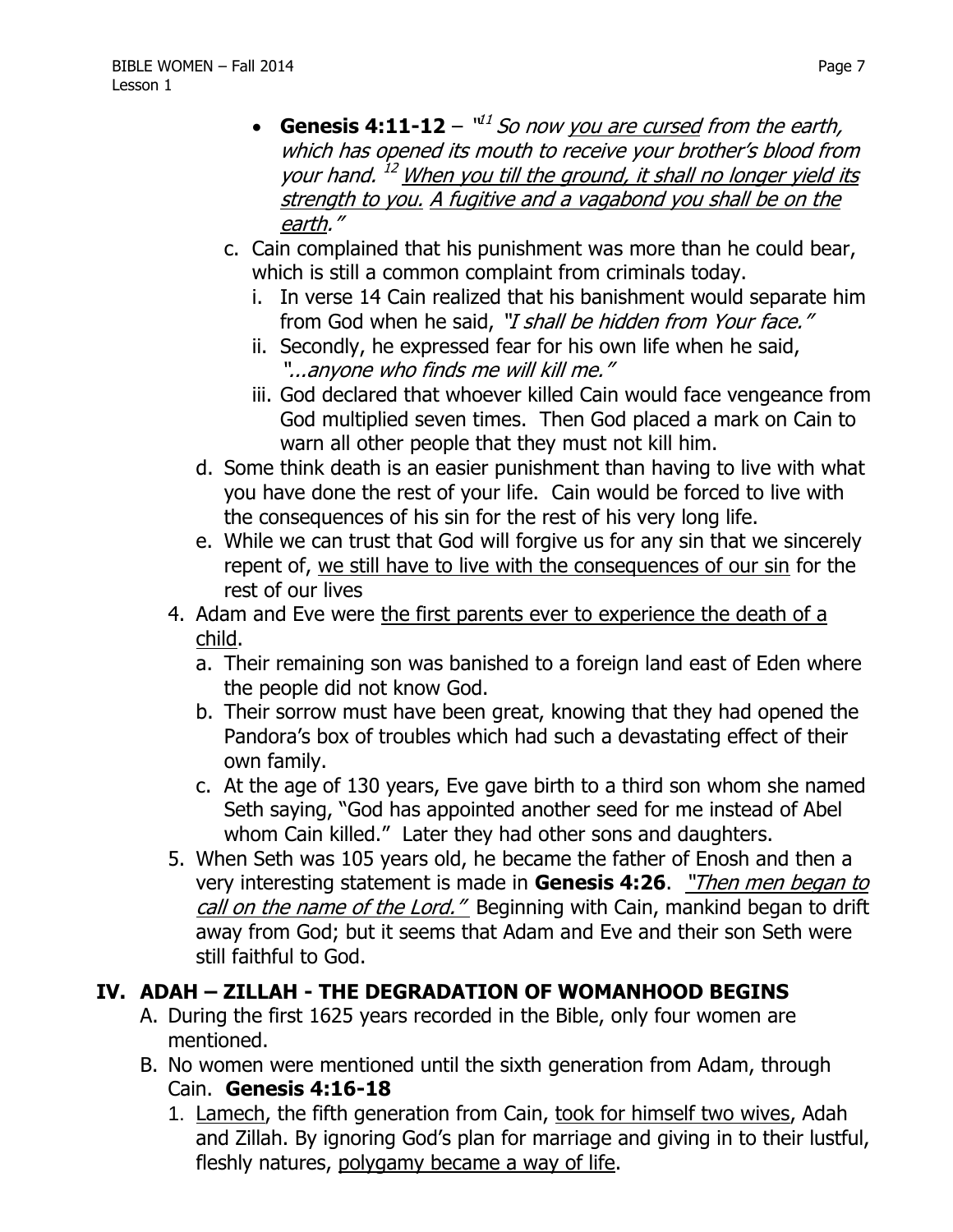- 2. This arrangement was the beginning of the degradation of the dignity of women.
- 3. Adah means "*gorgeously adorned woman"*, while Zillah means "*one whose* approach can be recognized at a distance by a jingling of her jewelry"
- 4. There seems to be no modesty or virtue attributed to these two women.
- 5. In addition to polygamy, men also took concubines for themselves totally outside the marriage relationship. Quickly this became a socially acceptable practice as well.
- C. These practices of polygamy and concubinage were born from the lustful, fleshly nature of men and without authorization from God, who had designed marriage for one man and one woman. **Genesis 4:19-24**
	- 1. These practices reduced women from a partnership with her husband to property which the man owned. She had no rights that her husband did not grant. We might say they were slaves in their own homes.
	- 2. Adah had two sons, Jabal, who was the father of those who dwell in tents; his brother Jubal was father of those who play the harp and flute.
	- 3. Zillah had one son named Tubal-Cain, who was a craftsman in bronze and iron. Zillah also had a daughter named Naamah.
	- 4. The children of these two women learned polygamy from their parents and the practice continued to grow throughout the Old Testament.
	- 5. Mankind continued to go farther and farther away from God. They no longer sought to be righteous.
	- 6. Lamech was also guilty of killing a young man. He feared that he, like Cain would be killed by the family of his young victim.
- D. Our mother, Eve, was the first to experience so many things:
	- 1. She was the ONLY being who was NOT created from the dust of the ground. She never experienced childhood.
	- 2. She had an intimate relationship with God.
	- 3. She was the first wife. Marriage was instituted based on her relationship to Adam (one man and one woman)
	- 4. She heard the first lie when Satan deceived her.
	- 5. She was first to disobey God.
	- 6. She was first to have to figure out how to create a home for her family, after being banished from Eden.
		- i. She had to learn how to help her husband.
		- ii. She had to learn to prepare food for her family
		- iii.She had to learn how to make clothing for her family.
	- 7. She was the first to become a mother, never having seen a baby before.
	- 8. She was first to have a child die.
	- 9. She was first to have a child murder his sibling.
	- 10. She was the first mother-in-law, never having a mother-in-law herself.
	- 11. She was the first grandmother. Never having a grandmother herself.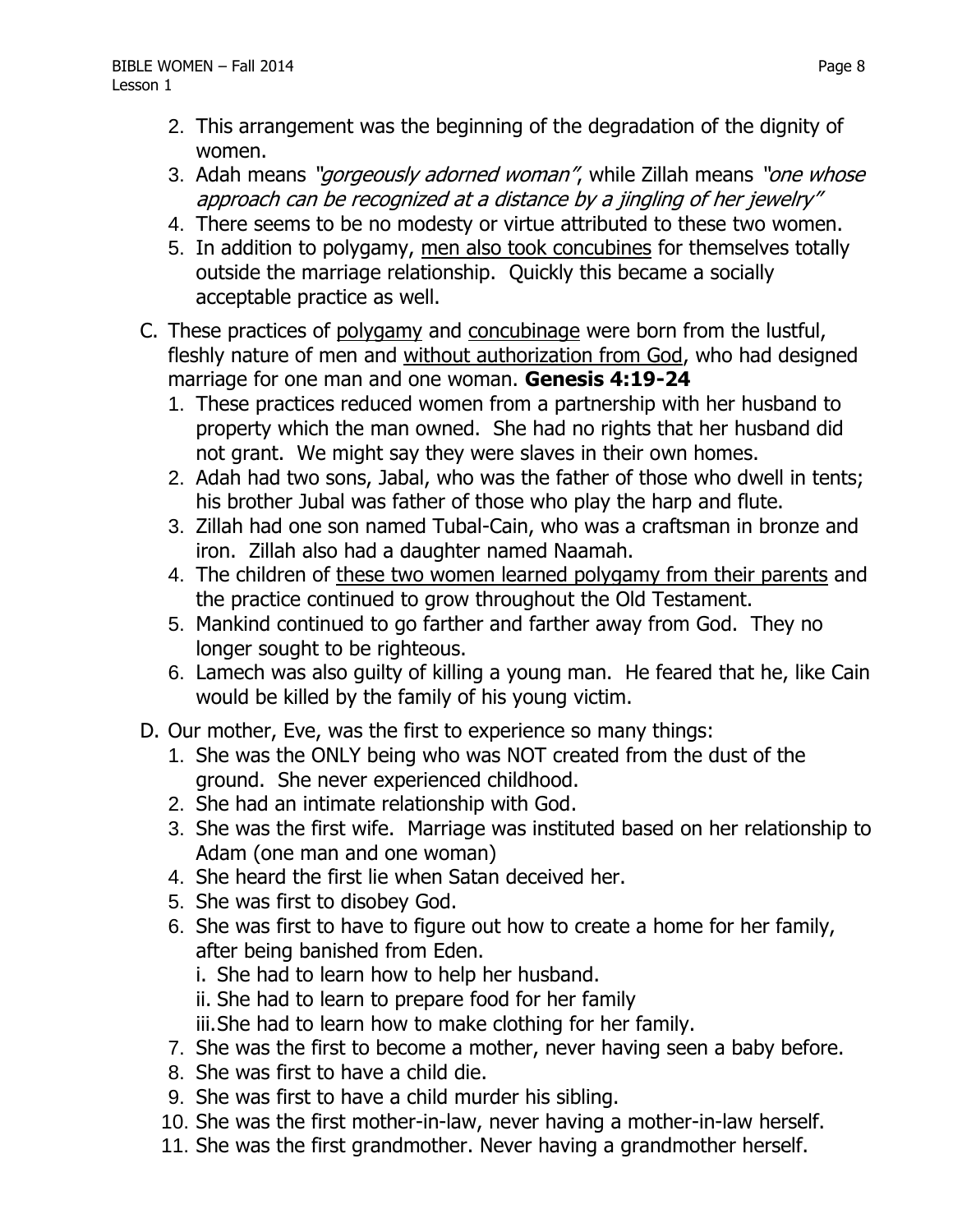E. We must remember that we are all daughters of Eve and there is so much we can learn from her that will help us.

#### **V. NOAH'S WIFE AND DAUGHTERS-IN-LAW**

- A. "God was grieved that He had made man." **(Genesis 6:6)**
	- 1. Within the span of ten generations from the creation, mankind had become so corrupt that "every intent of the thoughts of his heart was only evil continually." (**Genesis 6:5**)
	- 2. One major contribution to the decline in man's morality began when "the sons of God saw the daughters of men, that they were beautiful, and they took wives for themselves of all whom they chose." (**Genesis 6:2**)
	- 3. The wording of this verse has given rise to several interpretations, including some that are incorrect such as:
		- a. The "sons of God" are fallen angels who left their position with God to marry women on earth.
		- b. The "sons of God" were a royal line who had power over others and therefore, married whom they chose among the daughters of common men.
	- 4. The more widely accepted answer among Bible scholars is this:
		- a. When Cain murdered his brother, Abel, God banished Cain to a land far away from Adam and Eve. Perhaps to protect them from his evil influence.
			- 1) Cain's descendants are listed in **Genesis 4:16-24**. Their worldly accomplishments are listed, but none are attributed with being faithful to God.
			- 2) In the fifth generation from Cain, Lamech was the one who introduced polygamy by marrying two women. (**Genesis 4:19**)
		- b. Seth was born to Adam and Eve some time after Cain's banishment.
			- 1) Seth's son was Enosh. (**Genesis 25:26**)
			- 2) After the birth of Enosh, "men began to call on the name of the Lord." (**Genesis 4:26b)**
		- c. Apparently, the descendants of Cain were ungodly, while the descendants of Seth continued to worship God.
	- 5. The wicked descendants of Cain were very influential upon the people of earth, including the descendants of Seth.
		- a. The "sons of God" (Seth's descendants) began to marry the "daughters of man" (Cain's descendants) because they saw that they were beautiful. (**Genesis 6:2**) Apparently physical beauty was the priority rather than spiritual purity.
		- b. "The unsanctioned and improperly motivated marriages between these two groups (**Genesis 6:2**) led to the total moral breakdown of mankind (**Genesis 6:5**), the exception among them being Noah and his family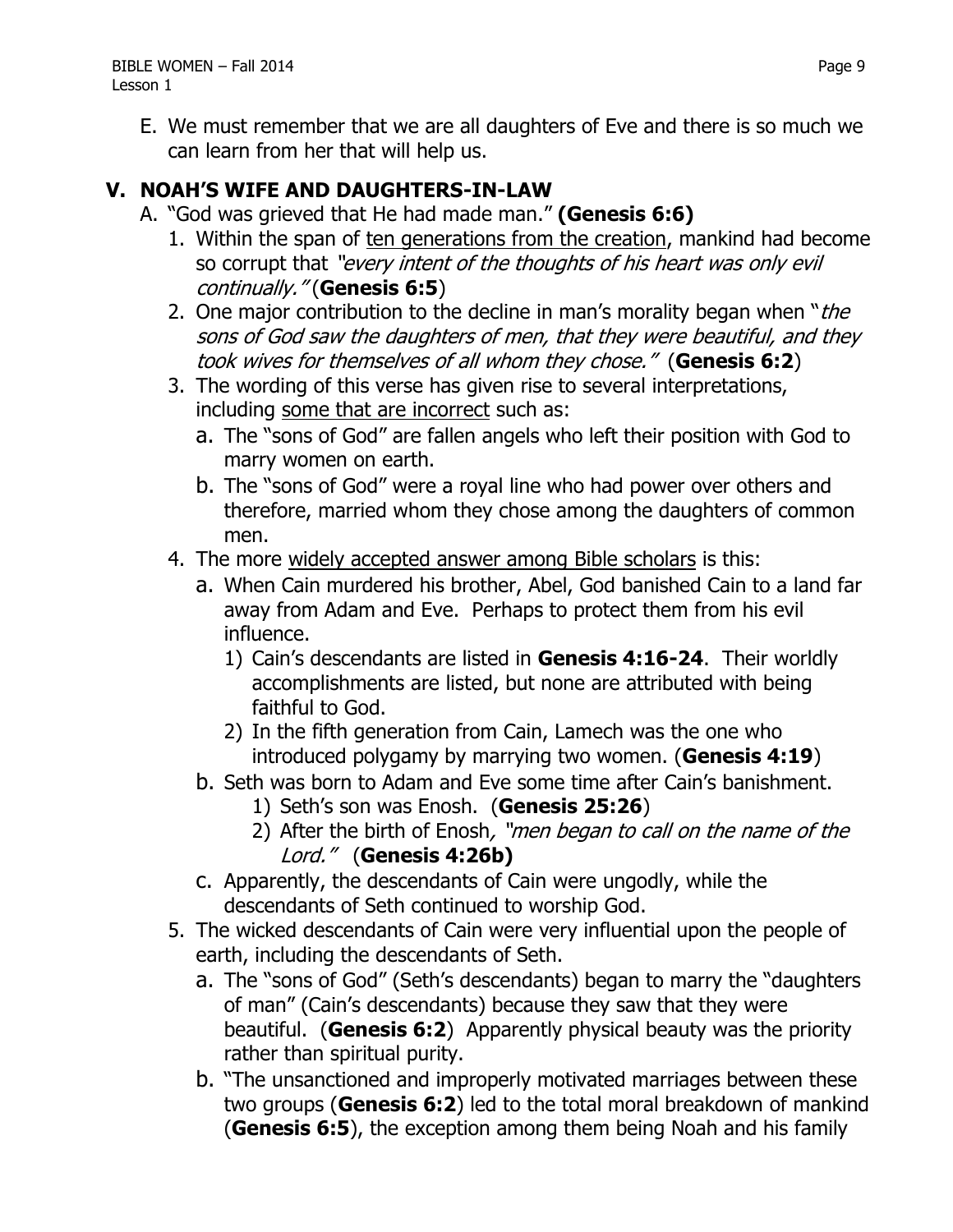**Genesis 6:8**)." (Commentary by Trevor J. Major, M.Sc., M.A. of Apologetics Press - apologeticsdpress.org)

- B. Eight souls were saved on the Ark.
	- 1. The names of the men were given (Noah and his sons Shem, Ham, Japheth), but the names of the women were not mentioned.
	- 2. One of the women was Noah's wife.
	- 3. The other three women were the wives of Noah's sons.
- C. Apparently, Noah and his sons had married godly wives or at least had influenced them toward godliness.
	- 1. Remaining faithful to God when everyone scoffed at Noah for building the ark must have been a challenge.
		- a. Standing firm in the minority is often very difficult. Imagine the pressure these women felt as the entire population of the earth was mocking their husbands and their obedience to God.
		- b. They refused to follow the majority into destruction, unlike many others in Bible accounts:
			- 1) The majority died in Sodom and Gomorrah. Only four souls were allowed to leave before the destruction took place. (**Genesis 19**)
			- 2) The majority of Jacob's sons wanted to sell their brother Joseph. (**Genesis 37**)
			- 3) The majority of the twelve spies were afraid to go into the land of Canaan, which resulted in 40 years of wandering in the desert. (**Numbers 13**)
			- 4) The majority screamed "crucify Him". (**Matthew 27**)
			- 5) The majority will choose the "broad way" that leads to destruction. (**Matthew 7:13-14**)
	- 2. It is reasonable for us to assume that the families of these women died in the flood (unless they died prior to the flood).
		- a. These women may have had to sacrifice their relationships with their families in order to support Noah's enormous task.
		- b. These women may have had to reject the religious practices of their families, who obviously were not serving the one true God and they were among those condemned to die in the flood.
			- 1) It is still a very difficult thing for many to accept the truth of the Bible when it goes against what their parents believe.
			- 2) Many refuse to accept that Mom or Dad or Grandma may not have known the truth of the New Testament. They feel that to admit this would condemn their parents, particularly if they have already passed away.
			- 3) We cannot and do not condemn anyone. That is not our job. However, everyone is obligated to "Be diligent to present yourself